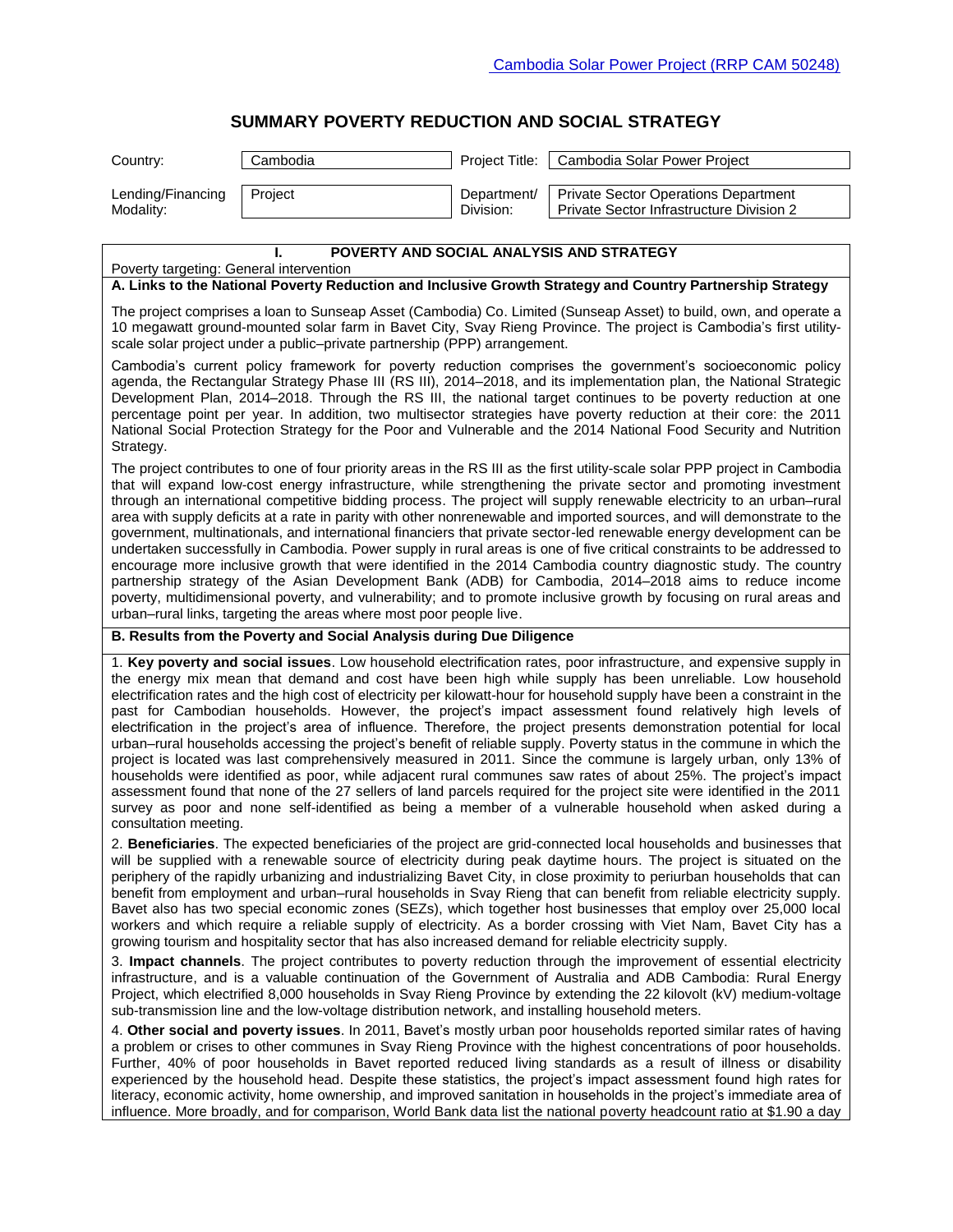(2011 PPP) at 8.9% in 2011 and 6.2% in 2012, while the national poverty headcount ratio was 17.7% in 2012, down from 20.5% in 2011. Indicators of poverty are therefore showing a reduction in incidence, but poor households remain vulnerable to shocks caused by crises and illness.

5. **Design features**. The project provides limited opportunities for integrating specific poverty alleviation measures in the design of the project. However, this introduction of grid-parity solar energy to the mix is expected to contribute to cost reductions per kilowatt-hour over time for businesses and both rural and urban households in Svay Rieng Province through increased access to economical and reliable energy supply. In addition, the project's operational phase will require both skilled and unskilled labor to maintain the facility, which Sunseap Asset aims to source from households in surrounding villages.

## **II. PARTICIPATION AND EMPOWERING THE POOR**

1. **Participatory approaches and project activities**. The project's primary stakeholders are Electricité du Cambodge (EDC), the Ministry of Mines and Energy, Bavet city government, SEZs, Chrak Mtes commune, villages near the project site, and households that have sold land to the project. EDC and the Ministry of Mines and Energy defined the project through a competitive bidding process, and local government officials and local households participated in project siting through the land sale negotiation process. Project siting was determined by proximity to the nearest substation and the total cost of land required for the project. Through consultation, Sunseap Asset balanced price and proximity and began negotiations with land sellers who were positive about the development opportunity derived through the sale of land and the presence locally of Cambodia's first utility-scale solar project. Through consultation with villagers, Sunseap Asset was careful to ensure that no poor or vulnerable households were among the land sellers. The project sponsor has engaged with the SEZ operators to make them aware of the project and other potential benefits associated with having a specialist solar energy installer and operator in close proximity.

2. **Civil society organizations**. Due diligence did not identify civil society organizations with an interest in the construction and operation of the ground-mounted solar farm in Bavet City. The sponsor does, however, intend to establish a public exhibition center on the site to promote the benefits of electricity generation from solar panels. Sunseap Asset envisages that local people will operate the center, and that it may serve as a venue for greater civil society organization participation.

3. The following forms of civil society organization participation are envisaged during project implementation, rated as high (H), medium (M), low (L), or not applicable (NA):

 $\boxtimes$  Information gathering and sharing (M)  $\boxtimes$  Consultation (M)  $\boxtimes$  Collaboration (L)  $\Box$  Partnership (NA) 4. Participation plan.

 $\Box$  Yes.  $\Box$  No. A separate participation plan is not required, but the project impact assessment includes community consultation measures in the project's environmental and social management plan.

## **III. GENDER AND DEVELOPMENT**

Gender mainstreaming category: No gender elements

**A. Key issues.** The most relevant gender issue to the project is access to employment opportunities outside of agriculture and other low-paying vulnerable opportunities such as garment manufacturing. ADB's country partnership strategy has highlighted that, given continued gender gaps in Cambodia's labor market and women's overwhelming concentration in vulnerable employment, one of the most fail-safe ways to achieve more inclusive growth in the country is to promote women's economic empowerment. More reliable supply of electricity in Bavet will contribute to economic growth and therefore indirectly promote access to business and employment opportunities for women. Sunseap Asset is also committed to the targeted employment of women.

#### **B. Key actions.**

 $\Box$  Gender action plan  $\Box$  Other actions or measures  $\boxtimes$  No action or measure

The project is not expected to have new or additional gender equity features apart from implementing requirements under national law and the project's environmental and social management plan.

# **IV. ADDRESSING SOCIAL SAFEGUARD ISSUES**

**A. Involuntary Resettlement Safequard Category:**  $\Box$  A  $\Box$  B  $\Box$  C  $\Box$  FI

1. **Key impacts**. The project has not required involuntary resettlement. All land required for the project site (22 hectares) was purchased from 27 sellers through a negotiated settlement on a willing-buyer willing-seller basis. The 5.5 kilometer overhead 22 kV transmission line will use an existing canal and roadside right-of-way (ROW), which has been planned to avoid involuntary displacement impacts.

2. **Strategy to address the impacts**. An independent expert reviewed all land sale documents, and sellers were consulted during due diligence to ensure the negotiations were free of intimidation and that they were aware of the project. The final transaction receipts for full payment of the contracted amount to each land seller have been presented to ADB. Much of the land was unused for agriculture at the time of purchase. Most sellers intend to use the sale proceeds to buy other nearby land and other agricultural inputs. None of the sellers were from households registered as poor, and none consulted stated that they were vulnerable. The 5.5 kilometer overhead 22 kV transmission line will use an existing canal and roadside ROW, which has been planned to avoid involuntary displacement impacts. In case of potential temporary impacts, the preparation of a framework for temporary occupation and compensation along the ROW has been recommended as part of the project's impact assessment.